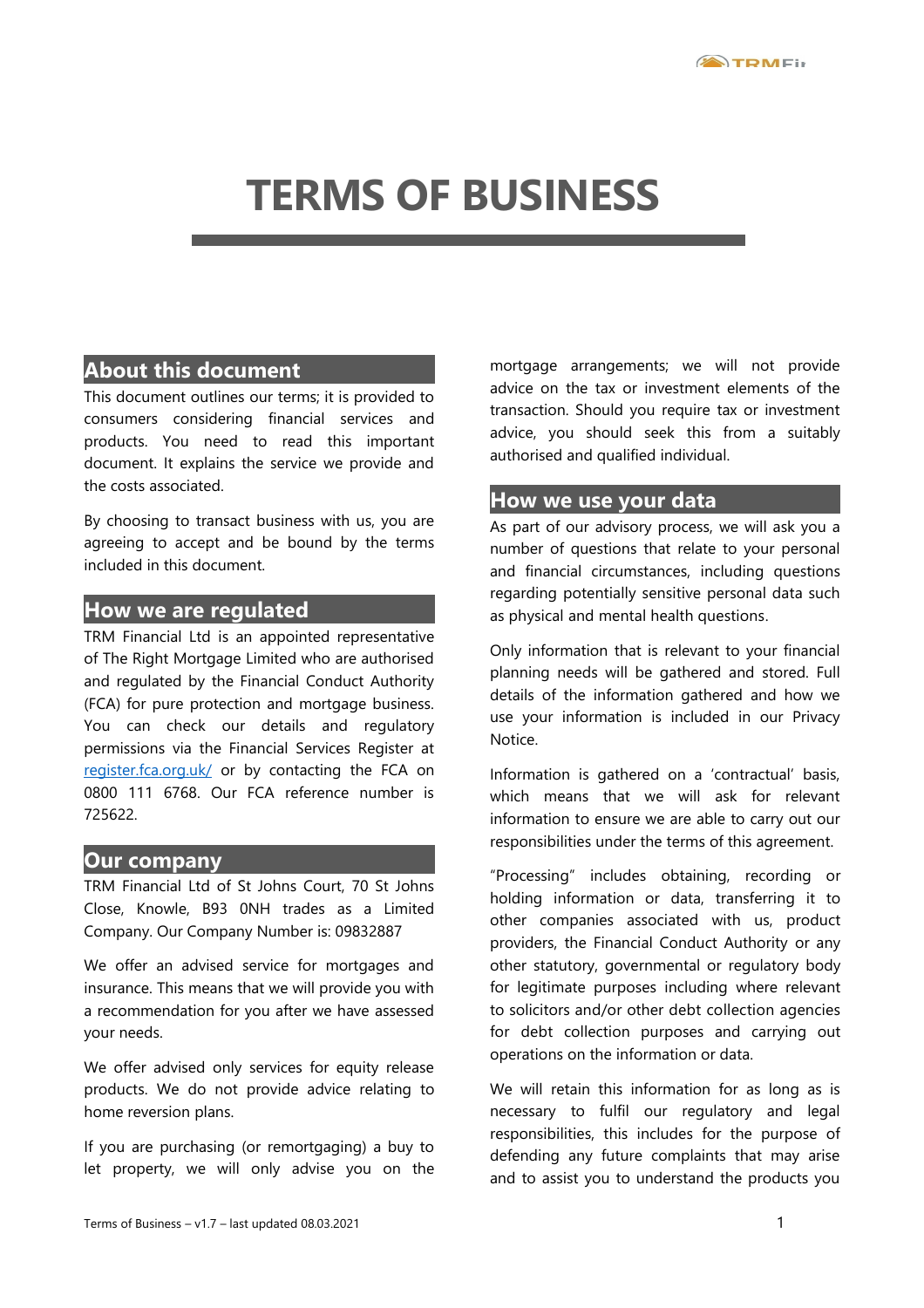have purchased should your own records be unavailable. The retention of this data can also be beneficial for the purpose of assisting you with future insurance claims (should you have purchased a product from us).

We will treat all personal data and sensitive personal data as confidential. Steps will be taken to ensure that the information is accurate, kept up to date and not kept for longer than is necessary. Full details of how we use your personal data is contained in our Privacy Notice.

We have also taken measures to safeguard against unauthorised, or unlawful processing and accidental loss or destruction or damage to the data.

## **Insurance products**

We offer products from a range of insurers for pure protection (non-investment) insurance contracts. For example; life, critical illness and income protection insurances.

We offer products based upon a fair analysis of general insurance providers for:

- [Property, contents, personal possessions cover];
- [Accident, sickness & unemployment cover];

A list of the insurers with whom we transact business is available on request.

## **finance) products**

We offer a comprehensive range of first charge & second charge mortgages from across the market, but not deals that you can only obtain by going direct to a lender. A list of the lenders that we provide advice from is available on request.

## [Life Mortgage products]

We offer a comprehensive range of lifetime mortgages from across the market, but not deals that you can only obtain by going direct to a lender. A list of the lenders that we provide advice from is available on request.

## **Mortgage Regulation**

Some mortgages are regulated by the Financial Conduct Authority (FCA) and some are not:

- Residential mortgages are regulated by the FCA;
- Buy-to-let mortgages are not normally regulated by the FCA;
- Some buy-to-let transactions, however, are defined as "consumer buy-to-let" - we will advise you if this applies to your application.

## **Additional buy to let disclosures**

By proceeding to supply your personal details as part of our 'fact finding' process, you are also agreeing:

- The property is being purchased wholly, or predominantly for business purposes.
- You are applying for the mortgage with the sole intention to let the property/properties out
- You understand that, a family member cannot reside in the property under any circumstances.
- You understand that, if there is a change in your circumstances and you consider living in the property at any time in the future, you are responsible for advising the lender of this.
- You understand that, should you decide not to let the property, you may be obliged to either repay the loan in full or transfer the mortgage to a product suitable for residential purposes.
- You understand that it is a breach of the terms and conditions of the mortgage to live in the property and fail to inform the lender of this>.

## **Increasing borrowing on a property**

If you are looking to increase the borrowing on a property, the following alternative finance options may be appropriate for you:

- Further advance from your existing lender;
- Second charge mortgage;
- A new first charge mortgage;
- **•** Unsecured lending.

We do not offer advice on unsecured lending.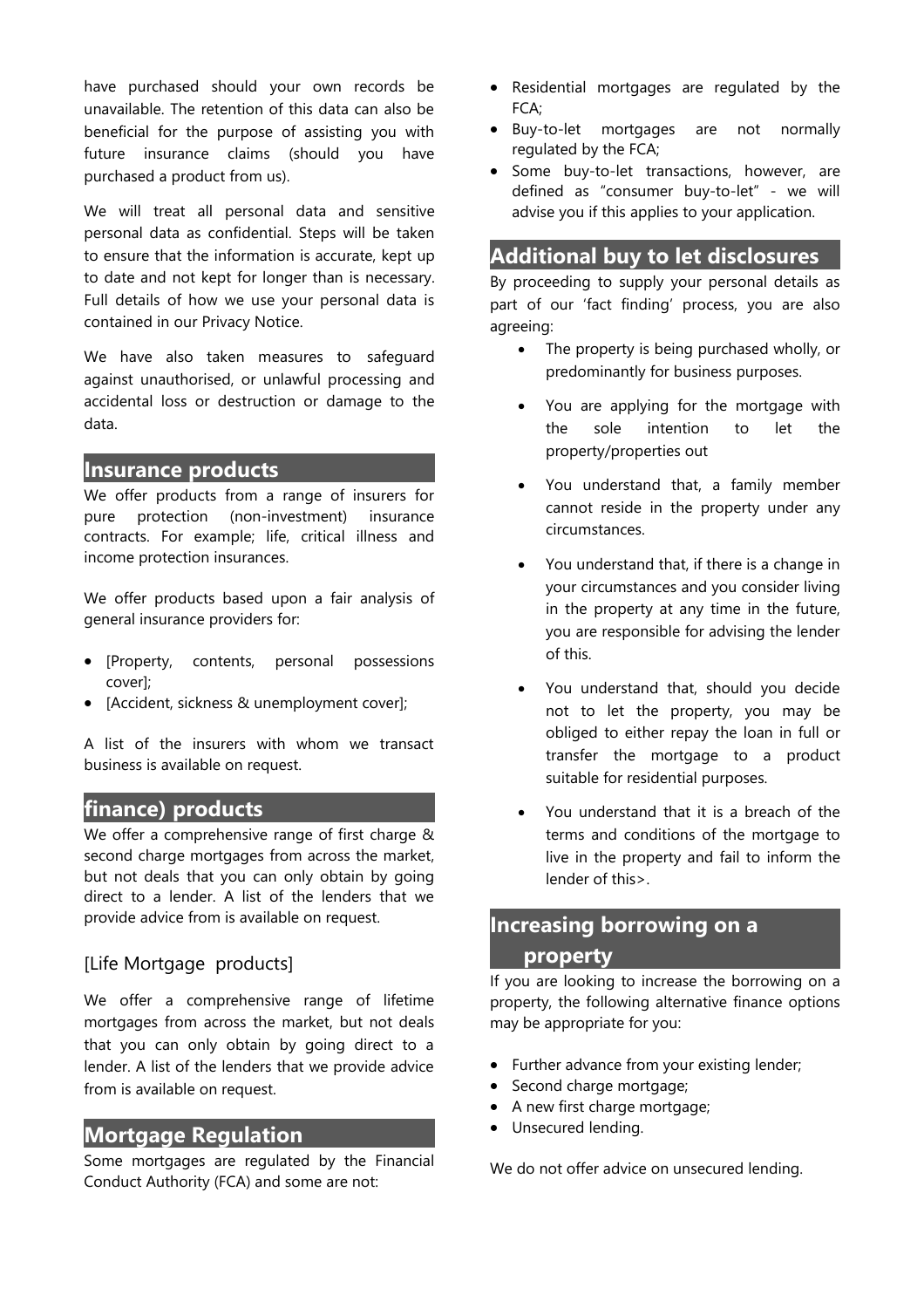## **What we will do**

- Communicate clearly, promptly and in plain English;
- Explain all costs involved before they are incurred;
- Evaluate your needs before making a recommendation;
- Review the market from our list of providers to recommend the most suitable product and provider for your needs and circumstances;
- Deal with reputable providers of mortgage and insurance products; however, we cannot be responsible for their levels of service, including any delays in processing of your application caused by the product provider. Of course, we will work to mitigate these wherever possible.

## **What we will not do**

- Provide a decision in principal before conducting a thorough review of your circumstances and needs (fact find) and obtaining sufficient supporting information to assist the application;
- Cause you to incur a credit search without first notifying you;
- Act without first obtaining your permission to do so;
- Cause you to incur costs without your prior agreement to proceed.

## **How we will operate**

During our initial consultation we will complete a client questionnaire (fact find) to enable us to better understand your circumstances and your needs; this enables us to give appropriate advice on your mortgage and insurance needs. A copy of this questionnaire is available for you to review upon request.

We will subsequently conduct research to establish what products are most appropriate for your needs and make these recommendations to you. These recommendations will be confirmed in writing as the advice we provided.

You will also be provided an illustration regarding the product(s) recommended.

### **Costs**

#### **Insurance**

- No fee is payable for our service in relation to insurance contracts;
- We will be paid commission by the insurer.

## **Refund of fees**

If we charge you a fee and your mortgage does not go ahead you will receive a full refund. We will not benefit from any commission from the lender

## **Complaints**

*If you wish to register a complaint, please contact us:*

*In writing: The Right Mortgage Limited, St John's Court, 70 St John's Close, Knowle, B93 0NH.*

#### *By phone: 01564 732 744*

*If you cannot settle your complaint with us, you may be entitled to refer it to the Financial Ombudsman Service. [www.financial](http://www.financial-ombudsman.org.uk/)[ombudsman.org.uk](http://www.financial-ombudsman.org.uk/)*

## **Your responsibilities**

It is your responsibility to deal with us in an honest and transparent manner. Failure to disclose key facts that relate to your personal circumstances could significantly influence the advice given. In some circumstances failure to disclose information could impact upon your ability to obtain the most suitable product and could even invalidate the product, such as in the event it is interpreted as material non-disclosure that could be considered to be a fraudulent act.

If you have any doubts as to whether you should disclose a matter it is better to notify the provider and allow them to make an informed decision.

It is also your responsibility to check that the product provided is as you expected, therefore you should check the application and 'offer' document on a mortgage and the application and policy